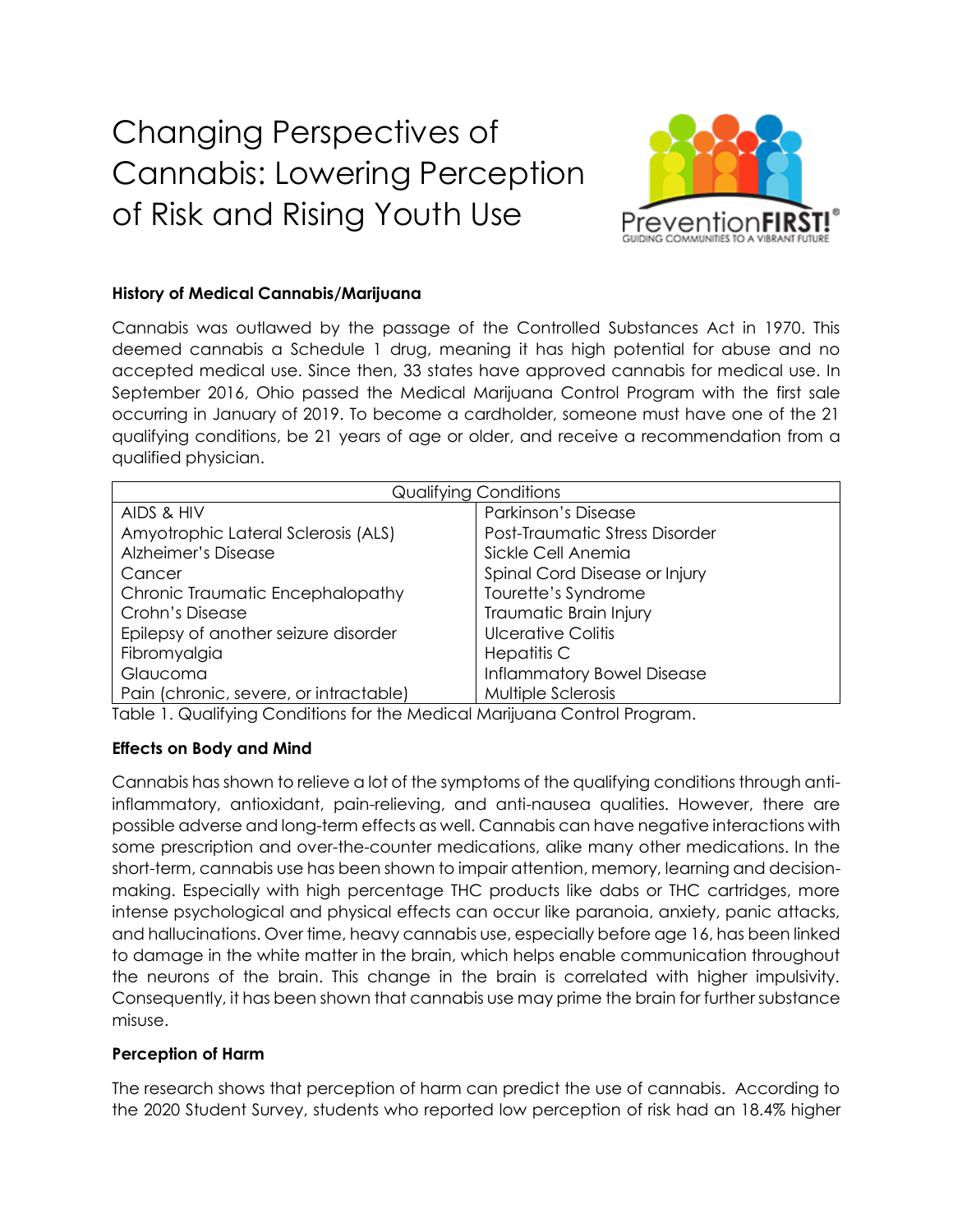past 30-day use of cannabis than those who reported high perception of risk. An overlooked issue with medicalization of cannabis is the message adults and young people alike can infer from its increasing normalization. Many young adults are aware of the risks associated with substance use, but medicalization has caused an increasing perception that cannabis is not associated with significant or lasting harm. As shown in the graph below, as perception of harm decreases, past 30-day use increases. This outlines the importance of early intervention with education and prevention programs. As legalization spreads, it is possible that the decreasing perception of harm by adolescents will continue, resulting in an increase in use. This is especially concerning given that many of the negative effects of marijuana are most pronounced in adolescents.





## **Call to Action**

Creating environments at home and in schools that support and empower youth to make healthy, informed decisions is impactful to the behaviors they engage in throughout their lives**.**  PreventionFIRST! encourages a call to action from all sectors of the community by:

- Disapproving of youth use. According to the 2020 Student Survey, students who reported low parental disapproval had a 27.3% higher past 30-day use of cannabis than those who reported high disapproval.
- Providing youth with evidence-based education and reputable resources about cannabis use and the effects on the adolescent brain, avoiding ineffective prevention strategies such as scare tactics.
- Safely storing medical cannabis in the home in lockboxes and away from shared food items.
- Engaging in constructive conversations about medical uses for adults with qualifying conditions.
- Encouraging and supporting the development of healthy coping mechanisms.
- Advocating for your school to take PreventionFIRST!'s Student Survey so data-driven decision making and prevention programs can be implemented in schools.
- Becoming involved in community coalitions advocating for drug-free communities and healthy decision-making.